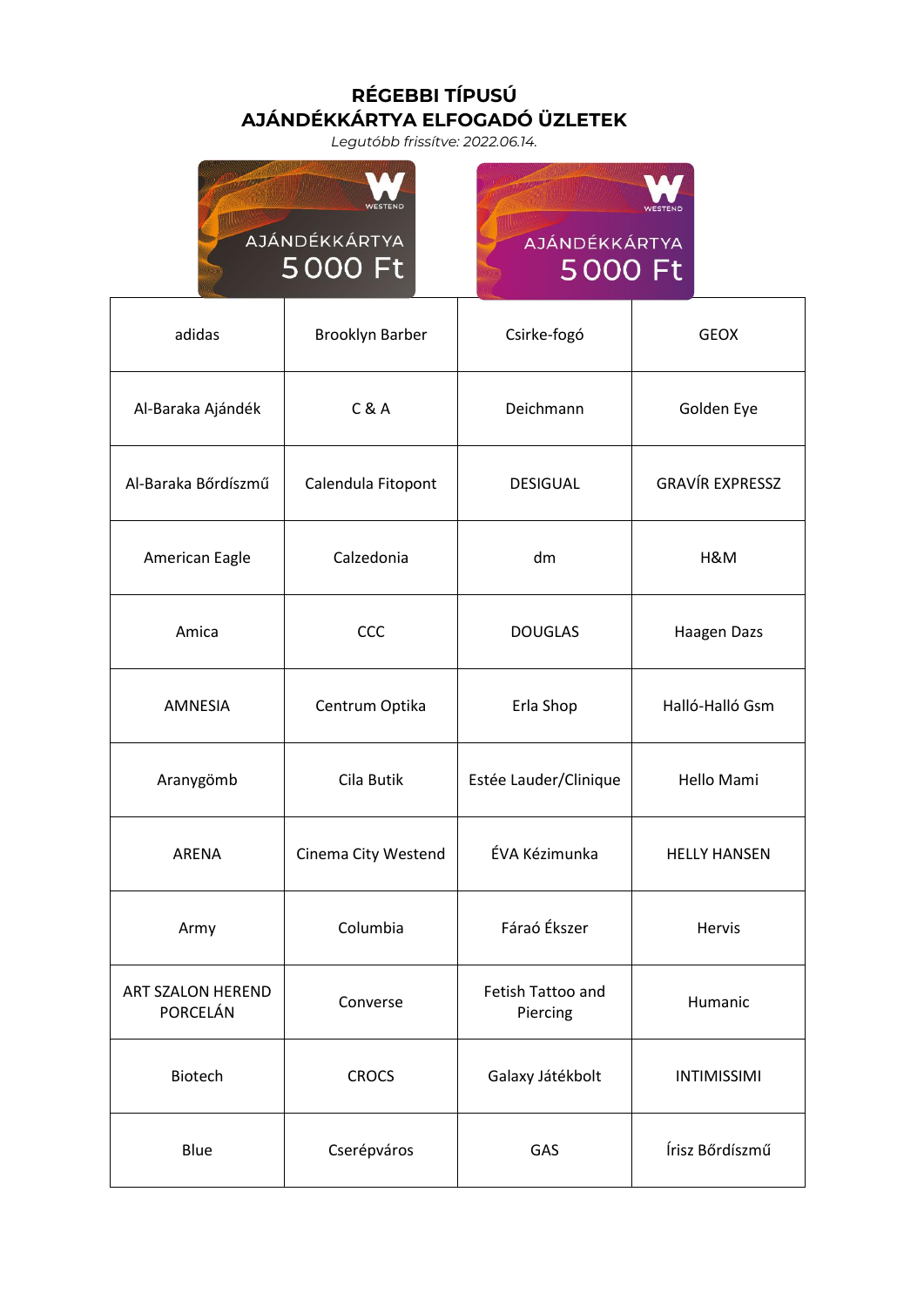| <b>iSAMURAI + szerviz</b>        | <b>LUSH FRESH</b><br>HANDMADE<br><b>COSMETICS</b> | Party Point                         | Schmuck Karikagyűrű<br>Szalon |
|----------------------------------|---------------------------------------------------|-------------------------------------|-------------------------------|
| <b>ISTANBUL</b>                  | <b>MANGO</b>                                      | Páva Ékszer                         | Skyn Boutique                 |
| iStyle Apple Premium<br>Reseller | Marionnaud                                        | PIREX PAPÍR                         | Slim Store                    |
| It's Time Shop                   | Media Markt                                       | Playersroom                         | Sloggi                        |
| Jazz Collection                  | Multileder 1.2.                                   | Prince Phone GSM II                 | SONY                          |
| <b>Kartago Tours</b>             | Műköröm Centrum                                   | <b>PUPA Milano</b>                  | <b>SPAR</b>                   |
| <b>KFC</b>                       | New Yorker                                        | <b>RETRO</b>                        | Springfield                   |
| Konkurencia                      | <b>NORDSEE</b>                                    | Ride Or Die                         | Starbucks Niagara             |
| Konzol Világ                     | NÜ Denmark                                        | Rouge Avenue<br>Collection          | <b>Starbucks Terrace</b>      |
| Kreatív Hobby                    | <b>OFFICE SHOES</b>                               | Salamander                          | Stile Interio                 |
| Kristóf Szalon                   | Okay Italia                                       | <b>SAMSUNG Experience</b><br>Store  | Scotch&Soda & Diesel          |
| La Rose Boulangerie              | Optic world                                       | Sandy Bizsu                         | <b>Tally Weijl</b>            |
| LEROY                            | Óra & Ajándék                                     | Saxoo London                        | Tchibo                        |
| Levi's                           | Pálvölgyi Fotó                                    | Schmidt Karikagyűrű<br><b>Brill</b> | <b>TEZENIS</b>                |
| LIBRI                            | Pandora                                           | Schmidt Óra-Ékszer                  | THE BODY SHOP                 |
| L'OCCITANE EN<br><b>PROVANCE</b> | Parfois                                           | Schmuck Ékszer                      | Triumph                       |